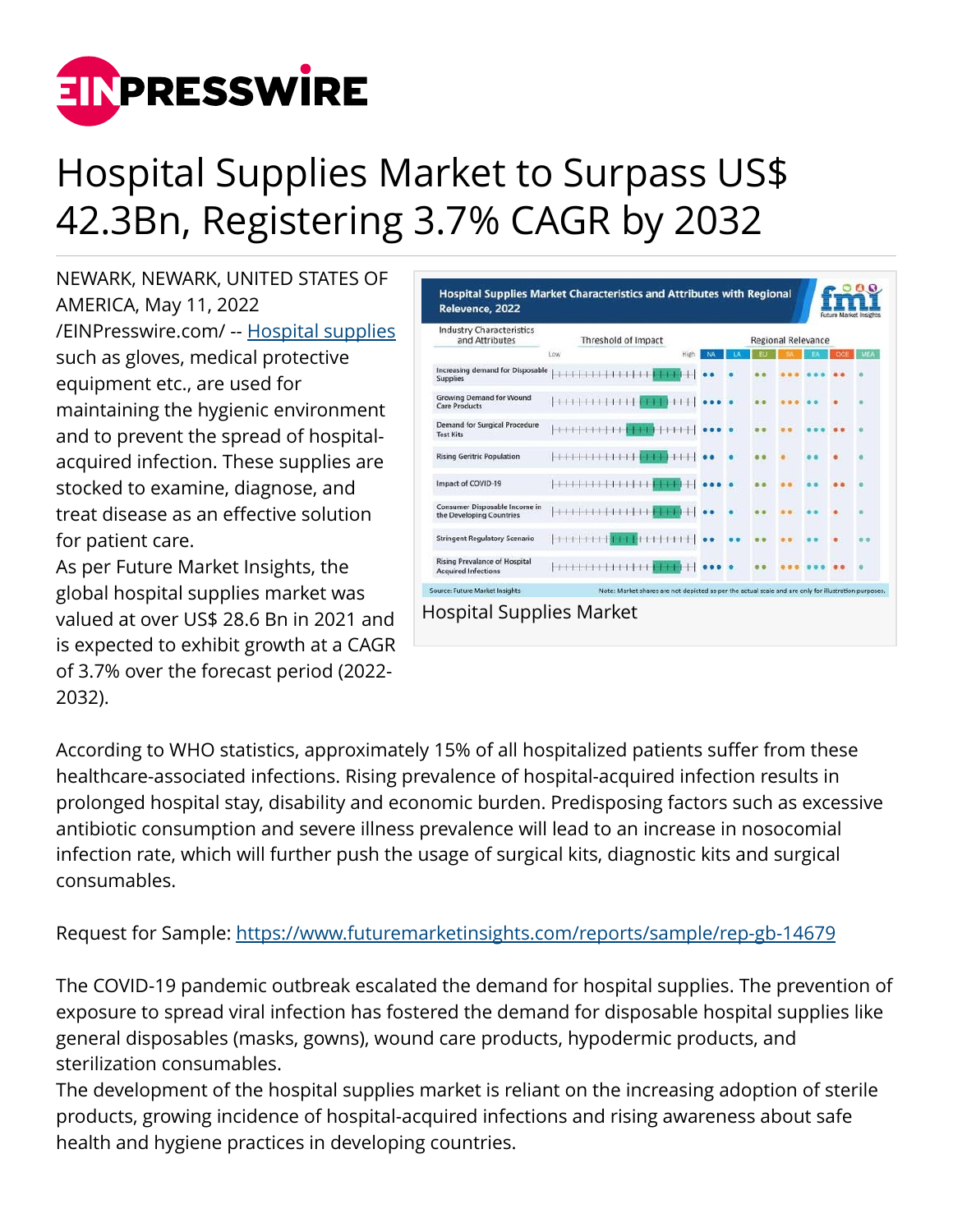"Rising awareness regarding medical sterilization and hygiene in developing nations, along with technological advancements hospital supplies will auger well for thr growth in the market," says an FMI analyst.

Key Takeaways:

•Based on product type, the hypodermic and radiology products segment accounted for 17.6% of the total market in 2021, and demand is expected to increase at a 3.6% CAGR through 2032.

•In terms of end-user, hospitals are expected to register a CAGR of 3.9% in the forthcoming years.

•The U.S. is anticipated to dominate the North America hospital supplies market over the forecast period, accounting for a lion's share.

•Sales in the Germany hospital supplies market are slated to increase at a 3.5% CAGR over the assessment period.

•Demand in the China hospital supplies market will grow at a 4.1% CAGR in the forthcoming years.

•India will emerge as a lucrative pocket, with demand growing at a 4% CAGR through 2032.

Speak to our Research Expert: [https://www.futuremarketinsights.com/ask-question/rep-gb-](https://www.futuremarketinsights.com/ask-question/rep-gb-14679)[14679](https://www.futuremarketinsights.com/ask-question/rep-gb-14679)

Competition Landscape

The key players in the hospital supplies market are focusing on tapping market potential through entering into strategic mergers & acquisitions agreements. They are also improving their product portfolios to gain a competitive edge in the market. For instance:

•In March 2021, Cardinal Health entered into a partnership with FourKites to improve the tracking of medical supplies and equipment's along with pharmaceutical products, first aid supplies and personal protective equipment (PPE) kits in hospitals, pharmacies and other healthcare settings across the globe.

•In December 2020, 3M launched its next generation of silicon adhesive tapes, the 2480 3M™ Single coated medical nonwoven tape with silicon adhesive liner. It offers more and secure adhesion, avoids trauma to patient skin and aids a longer wear time. Hence, rising incidents of hazardous situations and chronic disease prevalence will propel market growth in future.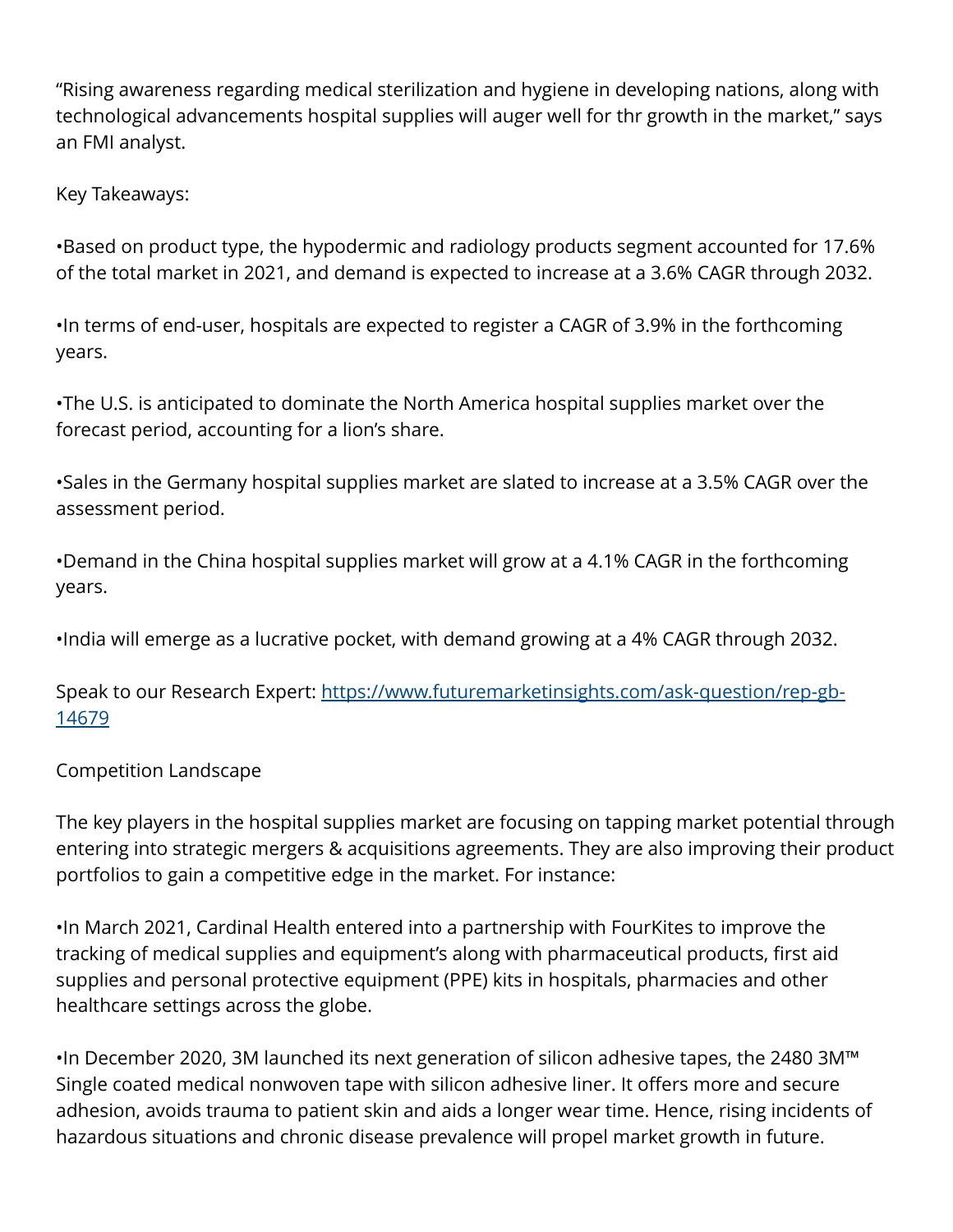## Request a Complete TOC of this Report with figures: <https://www.futuremarketinsights.com/toc/rep-gb-14679>

Key Market Segments Covered in Hospital Supplies Industry Research By Product:

•Sterilization Consumables •Wound Care Products •Dialysis Products •Infusion Products •Hypodermic & Radiology Products •Intubation & Respiratory Supplies •Surgical Procedure Kits & Trays •Blood Management & Diagnostic Supplies •General Disposable Products

By End User:

•Hospitals •Ambulatory Surgical Centres •Clinics •Diagnostic Centres •Long Term Care Centres

•Nursing Facilities

By Region:

•North America •Latin America •Europe •South Asia •East Asia •Oceania •The Middle East and Africa (MEA)

About Future Market Insights (FMI)

Future Market Insights (ESOMAR certified market research organization and a member of Greater New York Chamber of Commerce) provides in-depth insights into governing factors elevating the demand in the market. It discloses opportunities that will favor the market growth in various segments on the basis of Source, Application, Sales Channel and End Use over the next 10-years.

Contact: